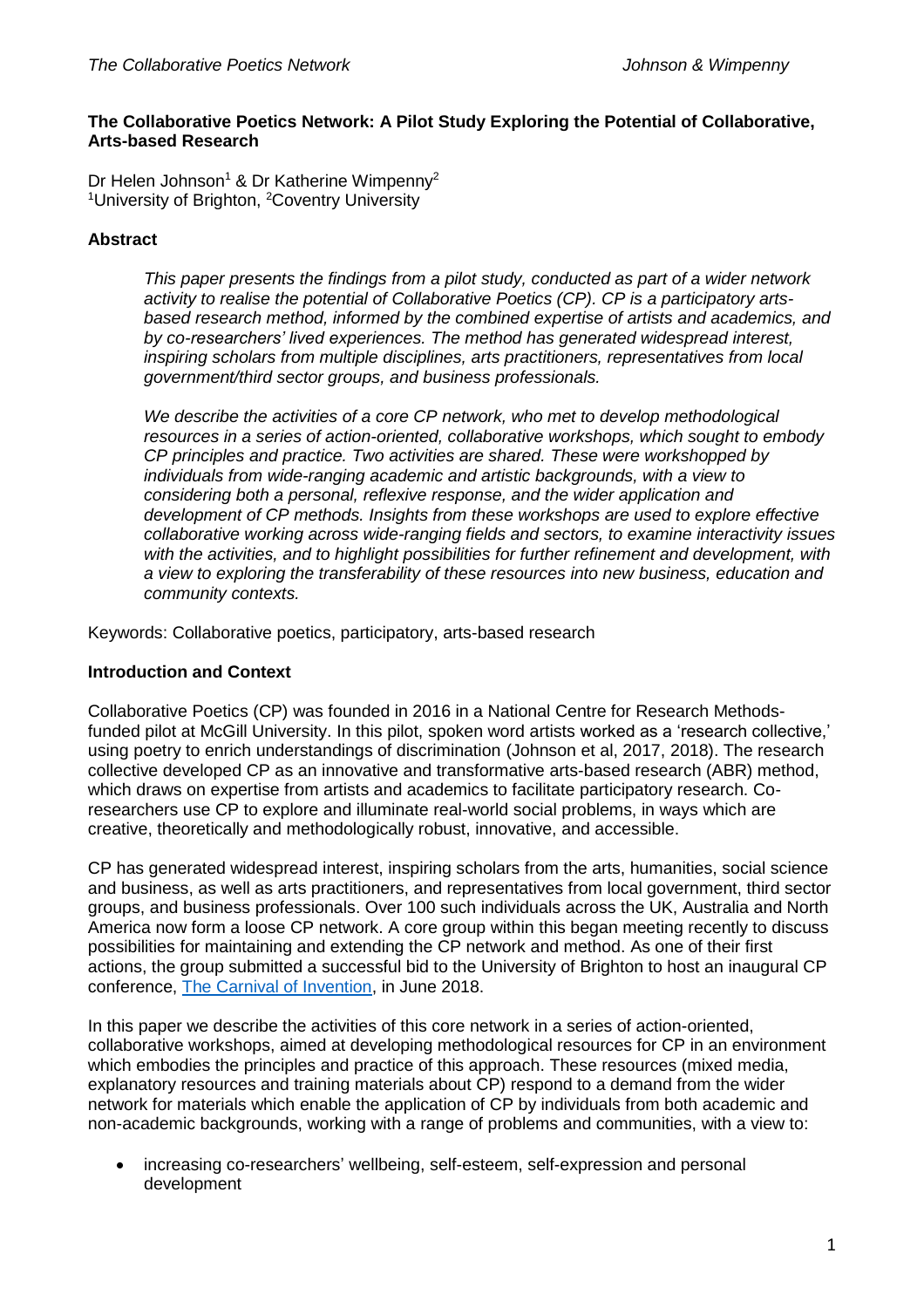- enhancing knowledge sharing, and,
- offering an innovative teaching tool

This paper shares insights from two workshop activities, as a means of exploring effective collaborative working across wide-ranging fields and sectors, examining interactivity issues with the resources, and highlighting possibilities for measuring impact. This is an important addition to the limited literature exploring best practice in ABR, which is particularly lacking with regard to participatory approaches. We conclude by considering our next steps for refinement, development and external piloting of these resources.

# **Theoretical Review**

In ABR, the expressive qualities of art forms are used as tools for data collection, analysis and/or dissemination (Barone & Eisner, 2011). This offers a productive cross-fertilisation between social scientific theory, research methods and artistic knowledge/methods (Savin-Baden & Wimpenny, 2014). ABR has the potential to disrupt explanatory frameworks, presenting new perspectives on social and subject problems, and new understandings of what research is (Jones, 2012). CP thus offers a collaborative, participatory method, informed by artists' expertise in writing and performance, and co-researchers' expertise in their own lived experiences.

CP responds to calls to produce more deep, holistic narratives, which centre-ground the voices, emotions and lived experiences of researchers and participants (e.g. Denzin & Lincoln, 2011), and to take seriously the competences of artists when carrying out ABR (e.g. Jones, 2012). The method also draws on participatory approaches, in which participants are treated as equal status co-researchers, and on critical, community psychology frameworks, which emphasise the embedded, embodied, political and socially constructed nature of social research.

CP brings together diverse bodies of literature, including:

- 1) ABR methods including poetic inquiry, autoethnography and performative social science, which produces innovative, accessible texts that seek to transform knowledge and knowledge dissemination, enabling an exploration of narratives which are emotional, fluid, multiple, and often unspoken or liminal (Galvin & Prendergast, 2016).
- 2) Participatory approaches, framed by critical community psychology, feminism, and critical race/queer theories, which seek to empower and give voice to participants, and create meaningful social change (McCoy & Rodricks, 2015; Kagan et al, 2011).
- 3) Research on arts interventions in health and education, which demonstrate that the arts can be used with marginalised and disadvantaged groups to improve wellbeing (e.g. Allan & Killick, 2000; Wimpenny & Savin-Baden, 2014; Gregory, 2015).

Furthermore, CP confronts several limitations within these fields, namely: i) addressing the power imbalance present in much ABR (Johnson et al, 2017, 2018); ii) infusing research with an explicitly political, community-oriented agenda (after Kagan et al, 2011); iii) broadening the ethnographic lens to illuminate multiple subjectivities (and inter-subjectivities) (after Chang et al, 2013); and, iv) acknowledging the expertise required to produce high quality creative pieces (Barone & Eisner, 2011; Jones, 2012).

As noted in Johnson et al (2017, 2018), CP as a practice provides a fresh approach to real-life problems by:

- Opening up multidisciplinary and transdisciplinary areas of enquiry
- Pioneering developments in ABR and participatory research
- Producing knowledge which impacts a wide range of service users, citizens and contexts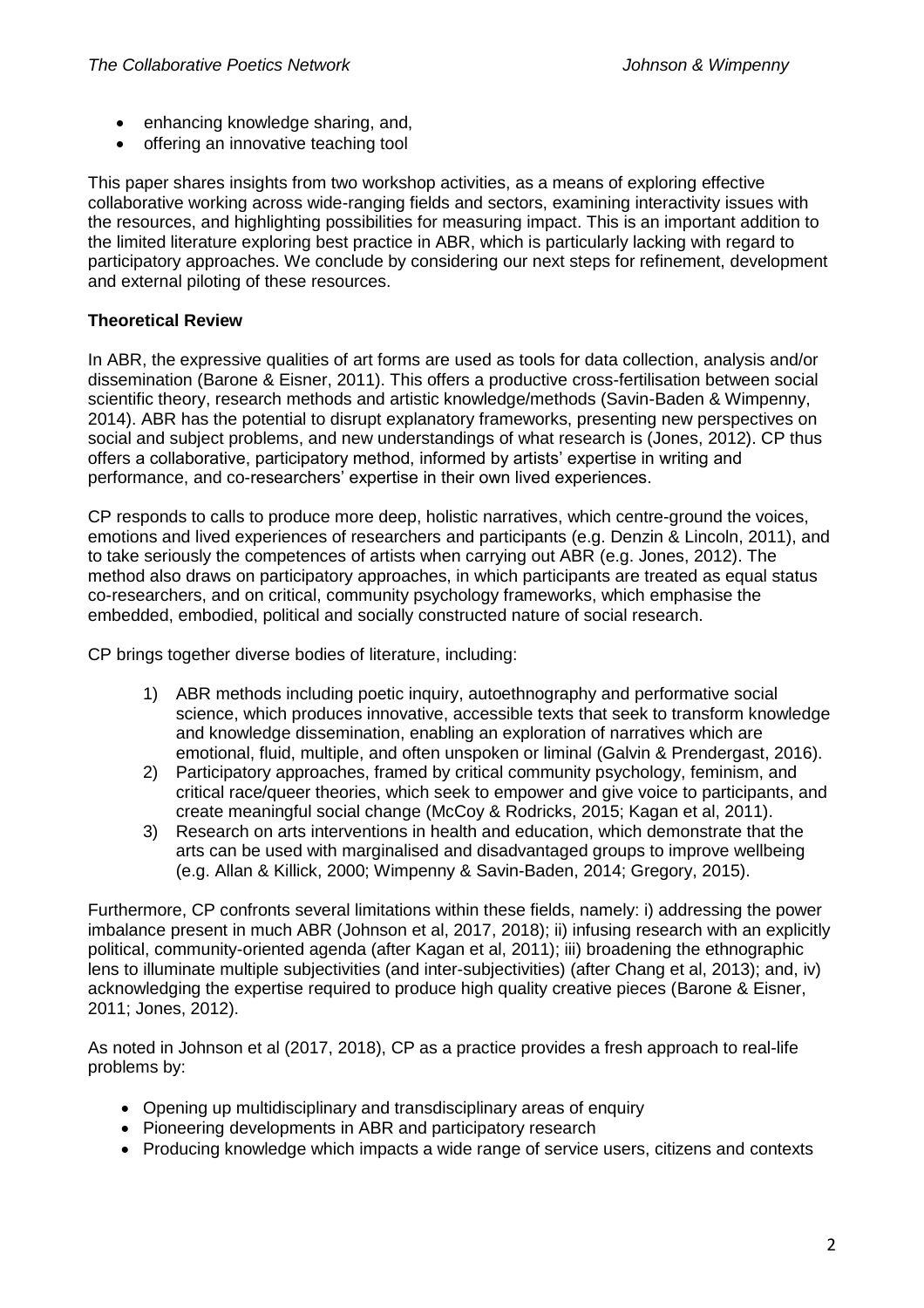### **The Collaborative Poetics Network: Resource Development Workshops**

The primary objective of the study is to produce and pilot resources which enable the translation of CP principles into practice. Accordingly, a core group of eleven CP network members have been meeting to develop, pilot and discuss concrete methodological resources. The group's members represent scholars from multiple academic disciplines (including Psychology, Performance Studies, Creative Writing, Social Policy, Education, and Occupational Therapy), as well as arts practitioners, and colleagues from local government/third sector organisations and business.

The group have met several times over the past six months to share insights and expertise. In one such meeting, which was audio recorded for later analysis, we participated in and discussed draft CP activities, using our experiences as a jumping off point from which to put ourselves in the shoes of others, considering possible wider reactions, uptake and outcomes. In the following sections, we share two of the activities piloted, and then present an analysis of the reflective discussion which followed.

### *1. Playing with Nine Words*

In this activity we worked through a four-phase process led by Occupational Psychologist and applied researcher, Margaret Chapman-Clarke. Chapman-Clarke has used the Nine Words method previously with advanced coaches and Human Resources professionals, exploring employee engagement, mindfulness and wellbeing (e.g. Chapman-Clarke, 2015a, b). The first phase of the activity involved the group being taken through a short mindfulness exercise, which Chapman-Clarke described as "calming the mind and clearing the space". <sup>1</sup> During this, we were encouraged to focus on, and become more aware of ourselves, physically and emotionally. The intention was to encourage participants to leave behind any distracting thoughts, grounding their attention and concentration in the present, as a means of facilitating the creative and reflective process.

In the second phase we were guided through a reflexive writing exercise on 'what poetry is,' involving the following steps:

- 1) Take the first word that comes to mind and write in silence for three minutes, not letting the pen stop.
- 2) Read over what you have written and highlight three words.
- 3) Take one of those words and write for three minutes on that.
- 4) Repeat steps 2 and 3 two more times, so that you have nine words.
- 5) Write those nine words as a list, with each word on a separate line.
- 6) Use this list to create a poem with the title 'Poetry Is...', using the nine words however you like in the poem.

In the third phase, we were encouraged to think reflexively about our personal responses to the previous phases and to what we had written. Finally, in phase four there was a gentle invitation to group members to share their poem by reading it aloud, which several members did. Examples of two of these poems are shared below:

> *Poetry is* a moment, quietly focused to show, not tell, a time and purpose, a change triggered by the difference. It may not be enough on its own,

 $\overline{a}$ 

 $1$  Unless otherwise stated, quotations in this paper are taken from the workshop in which the activities considered were trialed and discussed.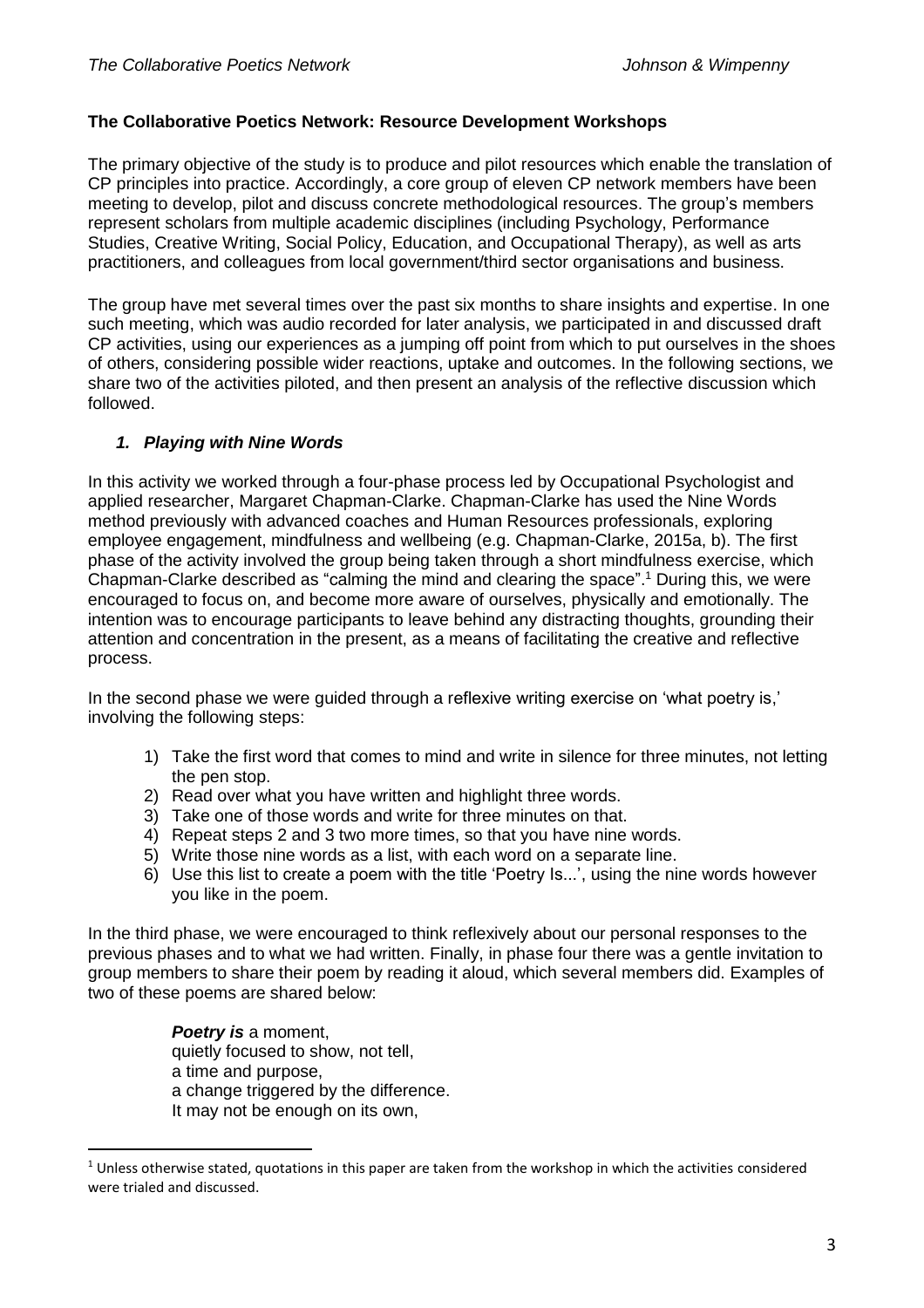but I feel fulfilled, sharing with you.

~ Sandie Woods

**Poetry is** the last thing I read at night, the essence of a thing or feeling, a rant, a rave, an expression of self, a creative contemplation to locate oneself within.

~ Katherine Wimpenny

# *2. Exprimenting with Visual Arts*

In the second activity, Polly Blake, an independent multidisciplinary artist, encouraged our experimentation with visual arts. Blake began with a short lead-in activity using ink blots, inspired by Victor Hugo's artistic reclamation of Rorschach techniques (Turner, 2011). For this, the group was given one sheet of A3 paper each, with one inkpot and pipette placed between several people.

The task was simple in design:

- 1. Fold the paper in half and then open it up again to create a clean fold.
- 2. Put a few drops of ink on the paper wherever you wish.
- 3. Fold the paper over and press gently down on it.
- 4. Open it up, and behold your ink blot design!

The images were subsequently shared spontaneously amongst group members, provoking much discussion around both these and the activity more generally.

Following this we took part in the creation of an *'Exquisite Corpse*,' based on surrealist parlour games (see Gooding, 1995). We divided ourselves into two groups of four people. Each group were provided with one piece of A3 paper and several different coloured pens. The paper was folded down its length to create four equal folds, as in a concertina. One person in the group was asked to draw on a portion of the paper, then fold it over, with just the very bottom of their drawing showing, for the next person to add to. This person then drew from the visible lines of the previous image. This process was repeated until all the portions of the paper were used. The paper was then opened up to reveal our '*Exquisite Corpse'* and the resulting images shared around the group.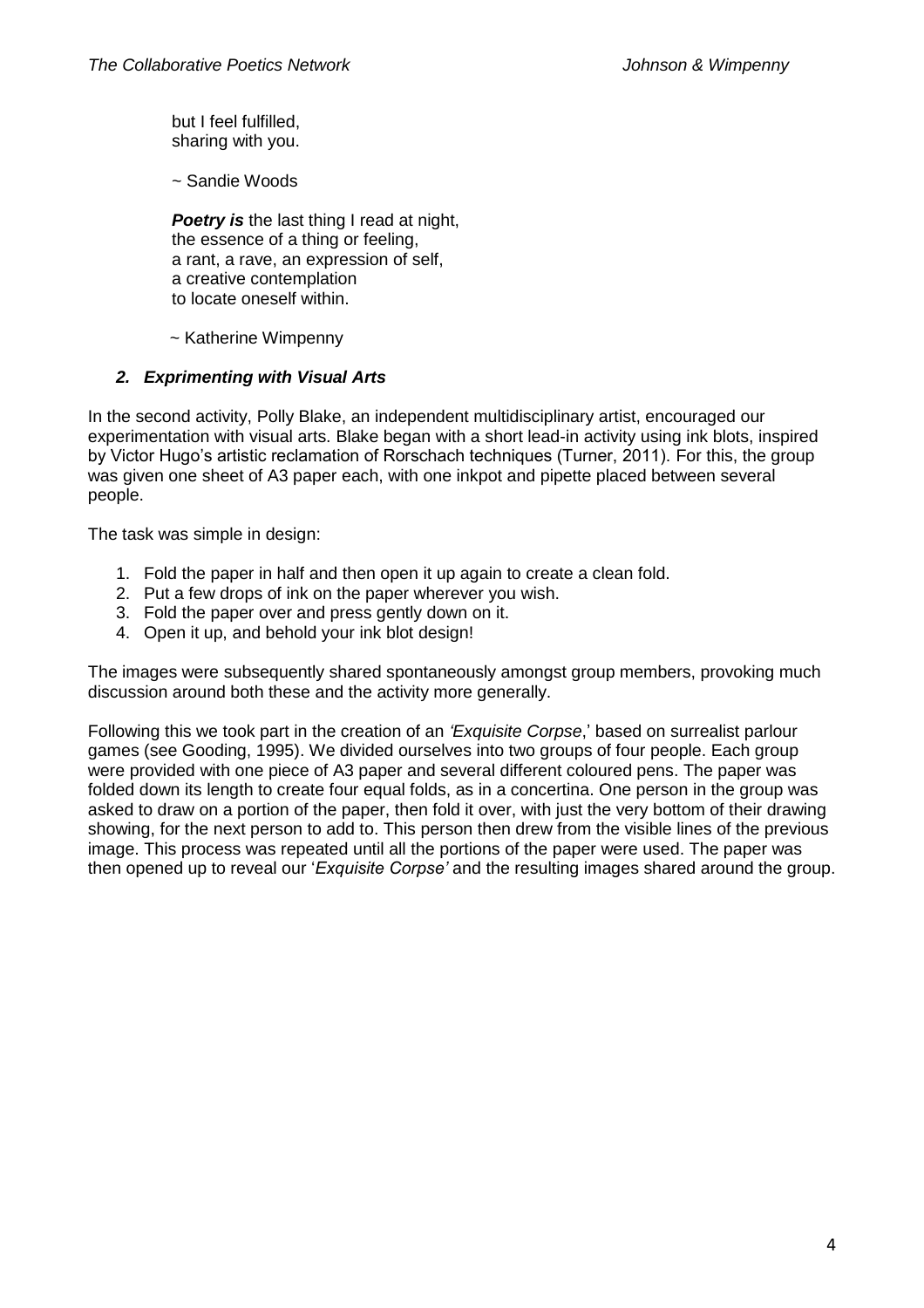

CP working group members experimenting with visual art (Taken by Helen Johnson, December 2017)

# **Discussion: Learning About and Through Collaborative Working**

The CP workshop activities demonstrated how practical knowledge and experience of activities and methods allows us to develop new insights and new kinds of knowledge. Playing out activities in practice reveals where things might need to be articulated differently, as well as where the guidance provided is sufficient. For example, in *Playing with Nine Words,* we discovered that it was important to make it clear at the outset whether or not participants might be asked to share the pieces they create. Conversely, we talked about the need to sometimes minimise the amount of contextual/procedural information provided at the start of an activity, in order to facilitate an emergent process. Doing the activities ourselves thus helped us to understand and anticipate what participants might experience, including the challenges they might face and uncertainties they might have. Further, working with a diverse group (in terms of life experience, demographics and professional expertise) meant that we were able to avoid (or at least limit) the trap of obscuring the wide variability of potential experiences and understandings with the mask of a single individual.

Trying out ideas and activities in practice also revealed unexpected outcomes. For example, in a further activity not described here, we used a writing prompt to 'think about a time when you were really happy.' This was intended as a closing-down activity, akin to the 'cool down' questions that researchers use at the end of (particularly sensitive) interviews, to help ensure participants feel at ease (e.g Hermanowicz, 2002). In practice, however, it brought up challenging and difficult emotions for several participants, as they dealt with experiences of loss and regret. Sharing this response allowed us to anticipate a wider range of outcomes and experiences, and emphasises the importance of being prepared for the unexpected in collaborative ABR.

We were able to experience the emotional elements of CP in depth. One participant talked about her surprise at how vulnerable the activities made her feel. Similarly, we became keenly aware of how our own fears around artistic skill can limit us. As one artist in our group remarked, "The problem is judgement... Judgement of other people and judgement in ourselves. The voices in our heads..." She spoke about how this concern with being judged can interfere with the fun elements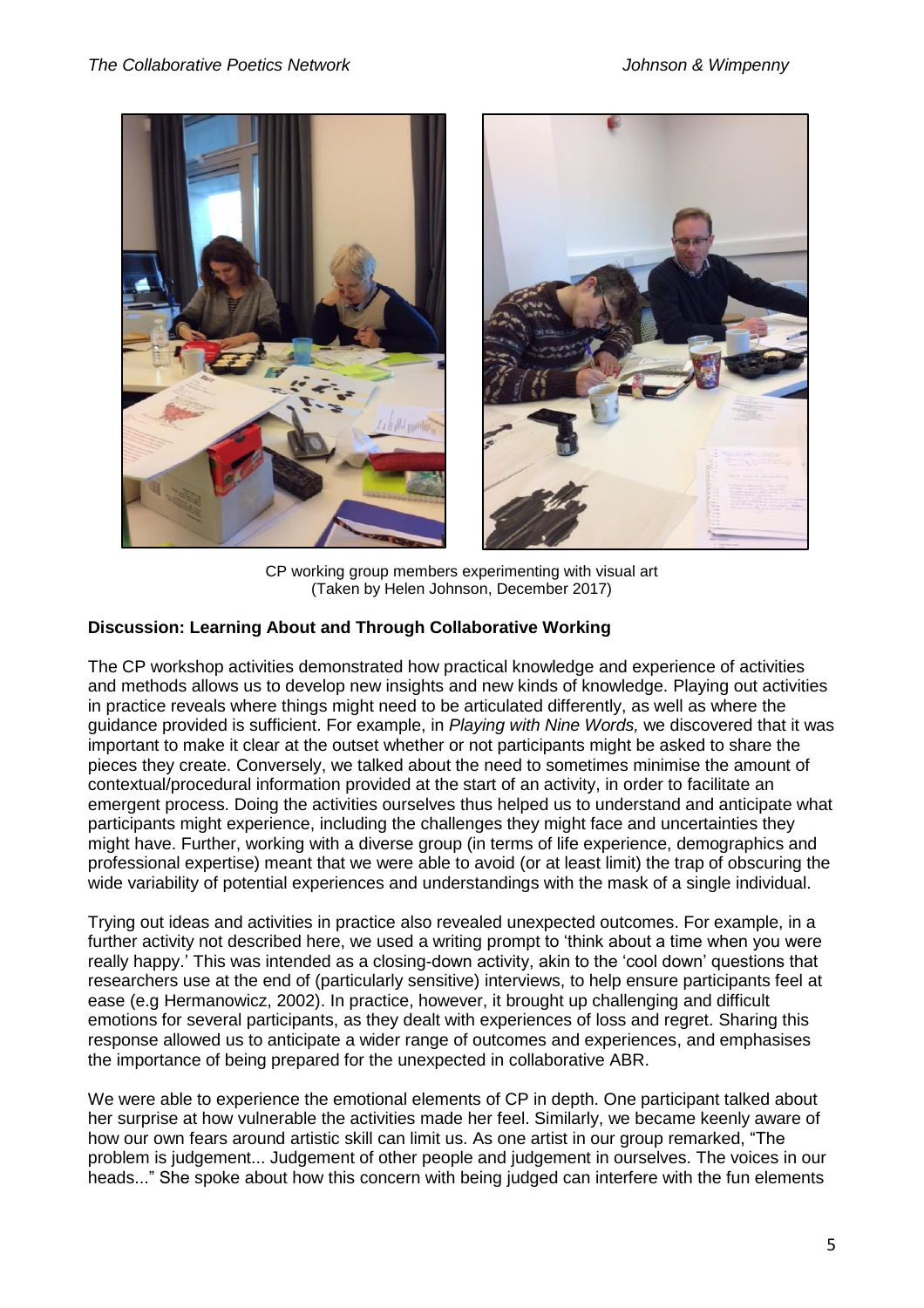of activities, and hamper our willingness to participate in activities or share our creations. We discovered that this sense of constant 'judgement' plays a role for both novice and more experienced artists, and is something to continually challenge in both ourselves and others. One technique to counter these feelings was to trust and value the process, resisting our desire to reduce the activities to the final artistic product alone.

*Ink Blots* certainly worked well as an icebreaker, and offered great potential as a 'gear changer' to facilitate the shift between different parts of a session. Indeed, Blake noted that she has used this activity in this way within her regular art classes, with a teenage student who has dyspraxia and anxiety, and is very self-critical about producing art. Blake now uses this activity regularly with him, finding that:

"...it gets rid of the inhibitions. It gets rid of the blank space and [brings] the realization that the accident is okay and the imperfection is okay, and actually it doesn't matter, and if you don't like it you can throw it away."

As a collective of members collaborating across academic (social sciences, business, arts and humanities), arts (poetry, visual art) and practice (life and executive coaching), our group brings together different insights and understandings from diverse fields, for example, a (dyslexic) visual artist noted that she felt more comfortable with images and words, commenting how, *Playing with Nine Words* had, "sent me into heart palpitations," and that for her, the pressure to write something down quickly conflicted with the mindfulness basis of the task which preceeded it.

Examples such as these led us to outline other practical considerations for the development of CP resources. Thus, we discussed the importance of providing inclusive guidance, with options such as drawing instead of writing a response to a task. More broadly, we discovered that task constraints can sometimes feel limiting and disempowering, and learned therefore the importance of giving participants permission to deviate from the rules. In concrete terms, this indicates a need to include detailed guidance in the resource packs as to how to set up a particular project or activity. This could cover: the purpose of the task, permission to allow rules to be broken, and how the pieces created might be used/shared, as well as issues related to safeguarding, such as what measures to put in place if people become distressed.

Through this collaboration, we developed not only individual activities, but also our thinking about the resource packs' content, format, mission and application, and about CP more generally. One key discussion in this respect focused on the issue of how the resource packs could enable individuals to cross the threshold from being (or considering themselves to be) non-artists to becoming more confident creators of artistic works. This movement might be made on an individual level (through the development of individual skills, knowledge or identity) or at the level of a piece of work (and in feeling able to share it with others).

We discussed three ways forward. For each, it is important to have clear guidance (in the pack), and to appoint a facilitator who can discuss and support these considerations:

- 1) Developing a resource pack that can be applied by artists, academics and community practitioners both independently and in collaboration. This might mean targeting certain activities to particular practitioner groups, or developing activities that could be carried out prior to working with established artists.
- 2) Presenting resources in a form which allows participants to follow a process, enabling them to build their confidence and skills over time, as they share more of their own work.
- 3) Producing guidance notes which emphasise that the process is often as (or more) important than the final artistic product. This can be supported by challenging accepted wisdom around what makes 'good' art, and who has the authority to decide this, in order to facilitate creativity and empowerment.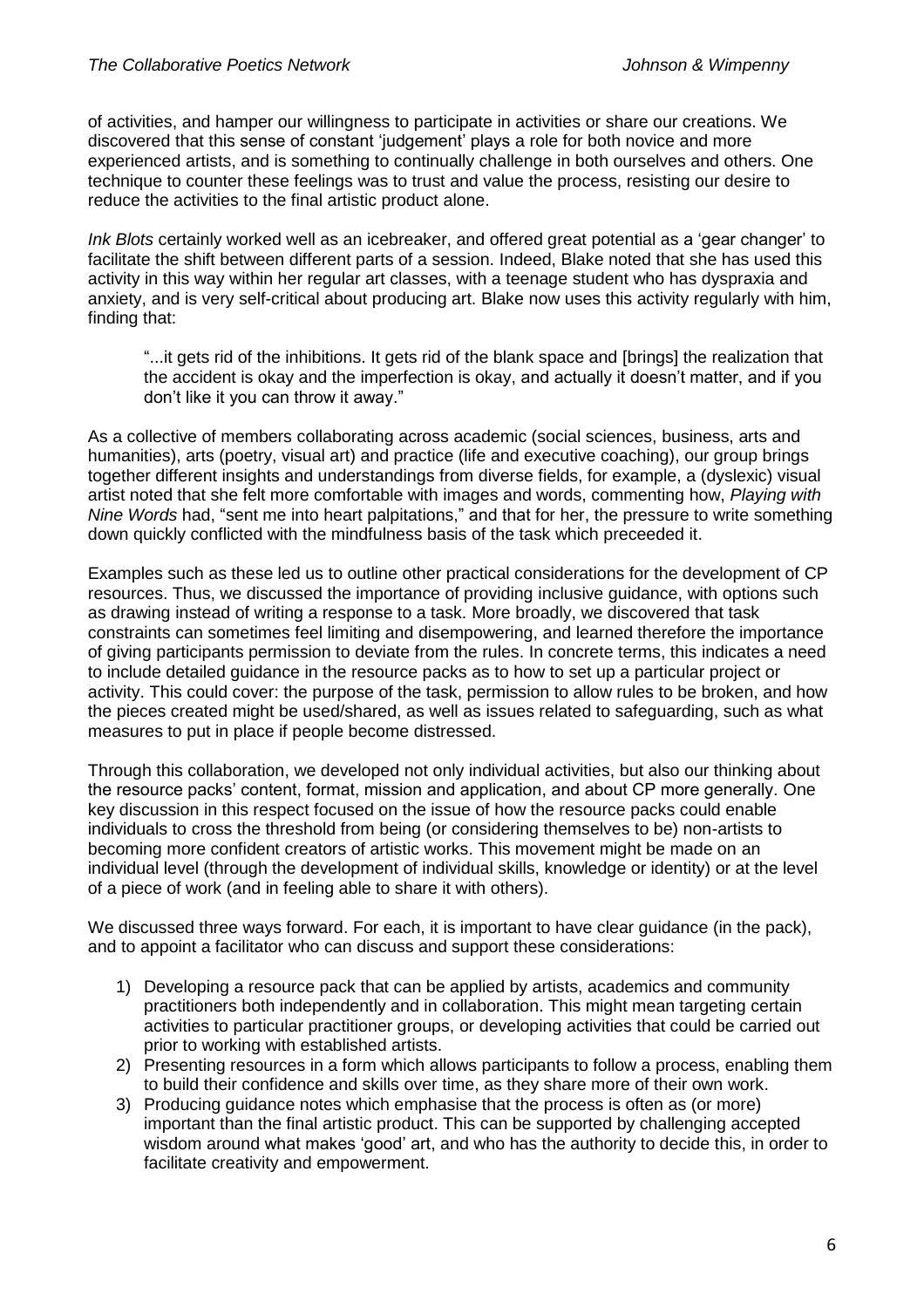Through our activities and discussion, we have therefore been able to: refine, reframe and redevelop existing activities; draw up concrete actions for the production of CP resources; learn about collaborative working; and understand what it means to be, and support, CP co-researchers. We have also begun to reimagine the CP method, redrawing its boundaries, aims, audiences and application. For example, we have moved towards a much broader definition of 'poetics' from that with which we began; one which incorporates not just creative writing and poetry, but also visual and other art forms. This represents a more expansive and flexible approach towards CP as a method and is testament to the wide-ranging skills, knowledge and expertise which the core network have brought to this project.

### *Challenges and Next Steps*

While these activities were an overwhelmingly positive experience for group members, there were, of course, also challenges and limitations which we encountered in our work together. One of these was the perennial issue of time constraints. Carrying out several activities in one workshop, alongside discussions of other group business, meant we did not always have the time we would have liked to allow space for reflection and sharing. Related to this was the problem of enabling a creative and reflexive mindset. This was not always an easy task, particularly in the relatively sterile space of a university campus.

However, where a project allows space for participants to work together over several days, weeks or months, we would expect such constraints to be less pressing. Furthermore, while the working group were considering the development of activities and resources in a rather abstract manner, a CP research collective, is brought together to work on a particular issue or field of experience. In this context, it is easier to clarify the purpose and direction of a given activity and to become immersed in the work at hand. Indeed, it is this shared focus which connects a group, binding them together as co-researchers.

The process of developing, testing and discussing these resource packs has already proven to be an enormously productive and illuminating one. What is evident is the enthusiasm amongst members to develop deep-rooted, sustainable and productive working alliances. which enable an exciting cross-fertilisation of ideas, the sharing of expertise, mutual learning, and a peer network for critique, review, development and dissemination of participatory ABR.

The future development of the CP method and network looks very positive. In the short term, we will be hosting our inaugural conference, the [Carnival of Invention,](https://blogs.brighton.ac.uk/carnivalofinvention/) in June 2018. This event is aimed at: academics and doctoral students from multiple disciplines; arts practitioners; and members of community/third sector organisations. It is an opportunity for these groups to share ideas, resources, experiences, and ways of working, in participatory and arts-based research/interventions, with a particular focus on social change and social justice.

This conference also marks the beginning of a period of sustained work on resource development, made possible by funding from the Independent Social Research Foundation. This will include further collaborative workshops within the network, as well as external pilots with diverse communities, including executive coaches and families living with substance misuse. Given how rich and inspirational our experiences of working together have been to date, we look forward to this next period of our network's development.

We conclude with a final poem created during our work together. This represents the first author's response to Chapman-Clarke's *Nine Words* activity, and it captures, for us, something of the power, productivity and vulnerability inspired by, not just poetry, but CP more generally…

*Poetry is a frayed dance* laced through our minds, everything that was suspect,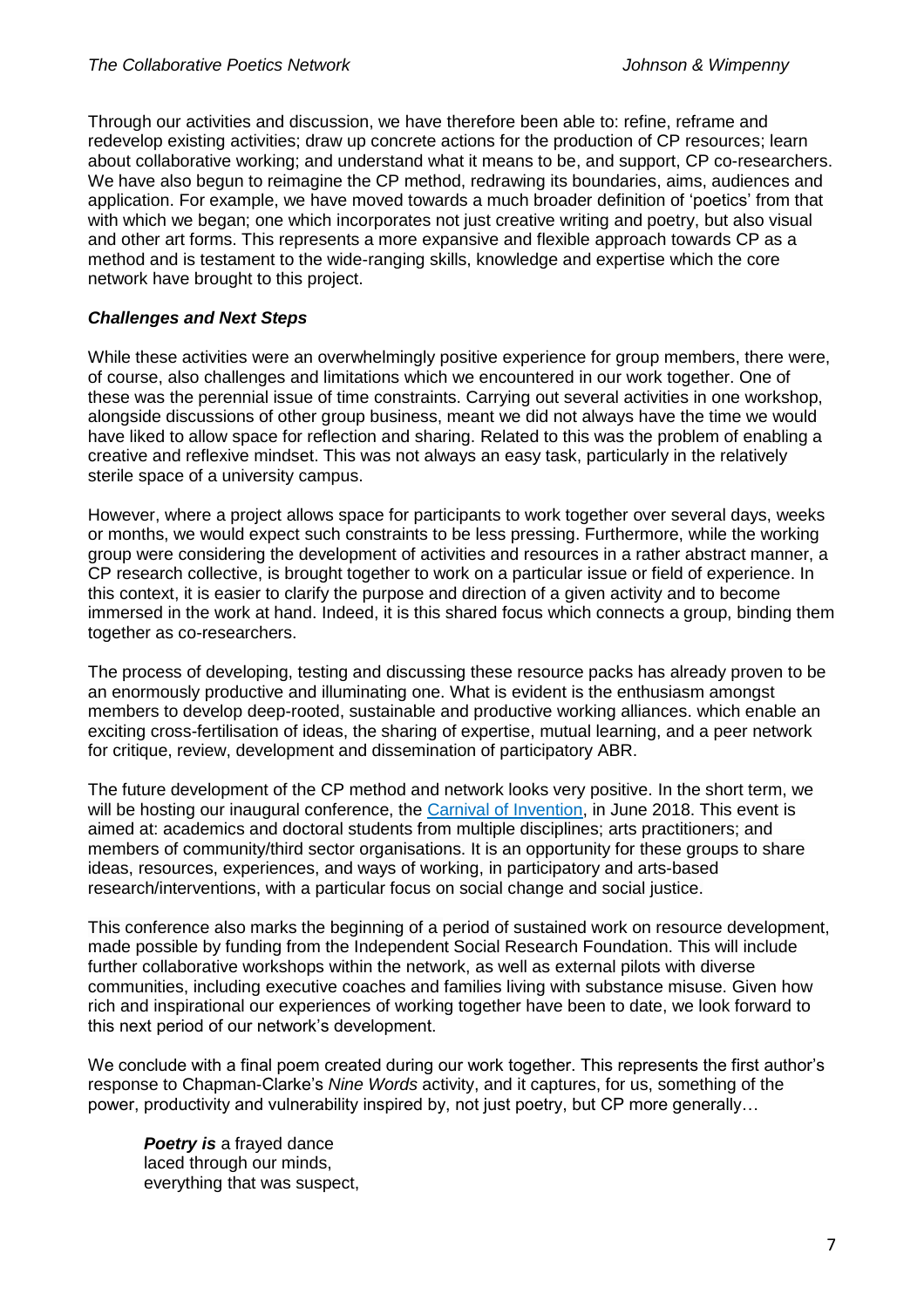burnt beautiful, a sometime mother, waking to nighttime cries.

### **Acknowledgements**

We would like to thank our funders: The University of Brighton and the Independent Social Research Foundation. We would also like to thank the other working group members for their knowledge, skills and inspiration for the project: Isilda Almeida-Harvey (East Sussex County Council); Polly Blake (independent artist); Ali Brumfitt (independent artist); Kate Fox (University of Leeds); Tom Hines (Audio Active); Lorenza Ippolito (University of Brighton); Katy Lawn (Royal Holloway, University of London); Jess Moriarty (University of Brighton); David Norbury (Group Change Consulting); Carol Rivas (University College London); Jo-Anne Welsh (Young Oasis); Sandie Woods (London South Bank University); and former member, Margaret Chapman-Clarke (University of Derby and Mindfulness, *Integrated* Works!).

## **References**

Allan, K & Killick, J 2000, 'Undiminished possibility: The arts in dementia care', *Journal of Dementia Care*, vol. , pp. 16-17.

Barone, T & Eisner, E W (2014) *Arts based research.* Sage, London.

Chang, H, Ngunjiri, F & Hernandez, KC 2013, *Collaborative autoethnography,* Routledge, Abingdon.

Chapman-Clarke, M 2015a, Toolbox: The nine words process. *Coaching at Work,* October 30. Available at:<https://www.coaching-at-work.com/2015/10/30/toolbox-the-nine-words-process/> [Accessed 30 January 2018].

Chapman-Clarke, M 2015b, *Mindfulness at work pocketbook.* Management Pocketbooks, Alresford.

Denzin, NK & Lincoln, YS 2011, 'Introduction: The discipline and practice of qualitative research', In NK Denzin & YS Lincoln (eds.), *Sage handbook of qualitative research,* Sage, Thousand Oaks, CA, pp. 1-20.

Galvin, KT & Prendergast, M 2016, 'Introduction', in, KT Galvin & M Prendergast (eds.), *Poetic inquiry II – Seeing, caring, understanding. Using poetry as and for inquiry,* Sense Publishers, Rotterdam, pp. xi-xvii.

Gooding, M (ed.) 1995, *A book of Surrealist games.* Shambhala, Boston, MA.

Gregory, H 2015, 'Prospecting with the 'poetry pioneers': Youth poetry slam and the U.K.'s WordCup', *Liminalities*, [online] vol. 10(3-4). Available at:<http://liminalities.net/10-3/wordcup.pdf> November, 9, 2016. [Accessed 10 November 2016].

Hermanowicz, J.C. (2002). The great interview: 25 strategies for studying people in bed. *Qualitative Sociology, vol. 25*: pp. 479-499.

Johnson, H, Carson-Apstein, E, Banderob, S & Macualay-Rettino, X 2017, ''You kind of have to listen to me': Researching discrimination through poetry, *Forum Qualitative Social Research/Forum*